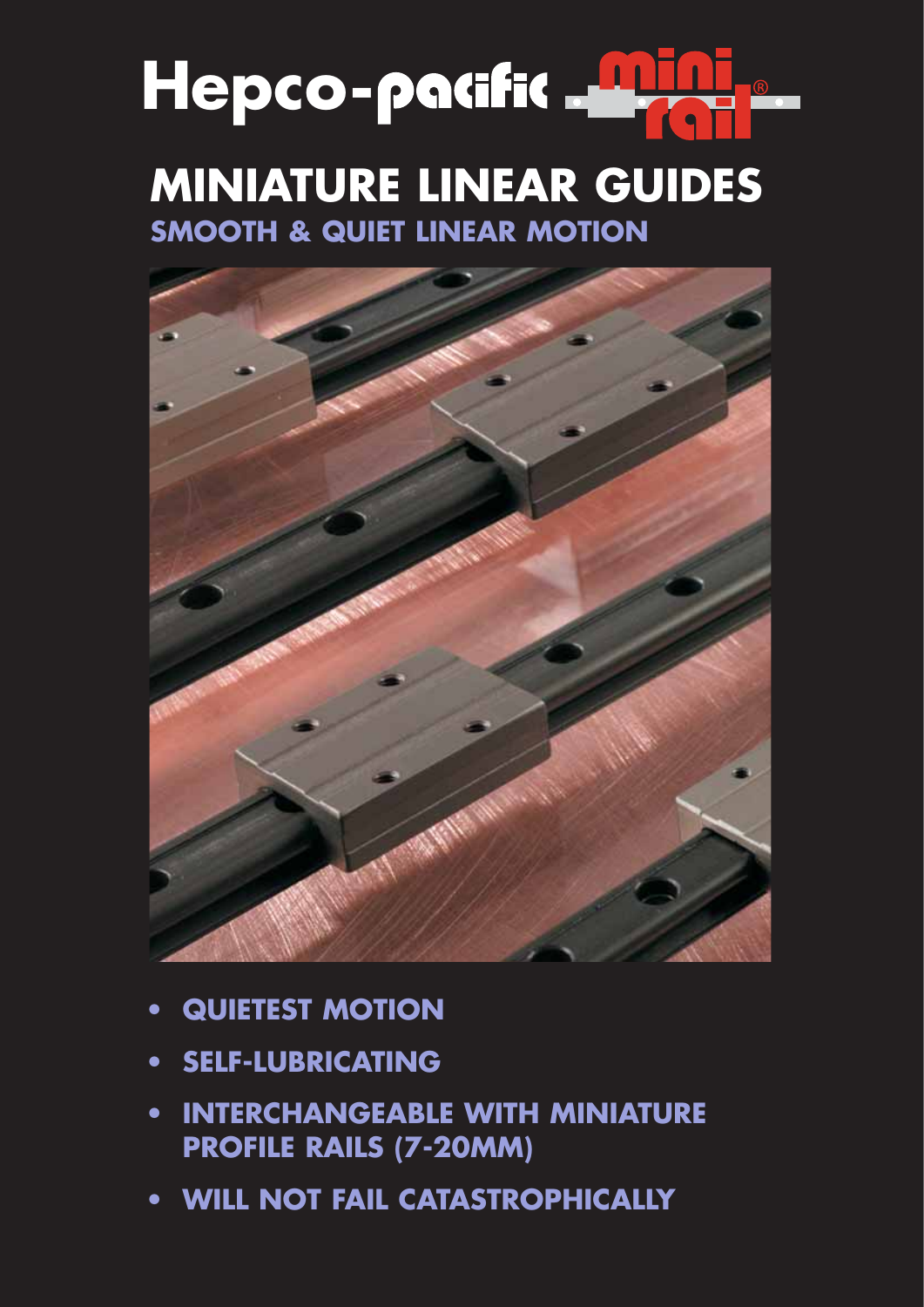## **Mini-rail Product Overview**



Based on Pacific Bearing Company's proven Simplicity technology, mini-rail miniature linear guides provide smooth and quiet linear motion. The self-lubricating design requires no sealing, emits no particulates, tolerates both high and low temperature extremes and has no rolling elements that can cause catastrophic failure.

mini-rail miniature linear guides are available in five sizes: 7, 9, 12, 15 and 20mm - in lengths up to 3000mm, meaning no cumbersome butt joints. These guides are precision manufactured from lightweight aluminum alloys to ensure long life and corrosion resistance.

An economical alternative to conventional miniature linear quides, **mini-rail** requires no maintenance, is fully interchangeable with industry standard sizes and is maintained in stock for quick delivery.



#### **Technical Data**

mini-rail is offered in three design configurations:

**Precision Series (MR): Hardcoat anodised rails** and carriages are corrosion resistant. FrelonGold® self-lubricating liner delivers the best overall performance, the highest loads, the best wear life, and speeds. Most precise running clearance for high precision applications.

### **Compensated Precision Series (MRC):**

Same as Precision Series except provided with additional clearance on the carriage to tolerate misalignment.

#### **Precision Series (MR)**

.025 - .051mm Running Clearance (HARDCOAT ANODISED)



**Compensated Precision Series (MRC)** .064 - .089mm

Running Clearance (HARDCOAT ANODISED)



The data and specifications in this publication have been carefully compiled and are believed to be accurate and correct. However, it is the responsibility of the user to determine and ensure the suitability of Hepco-Pacfic products for a specific application. Hepco-Pacfic only obligation will be to repair or replace without charge, any defective components if returned promptly. No liability is assumed beyond such replacement.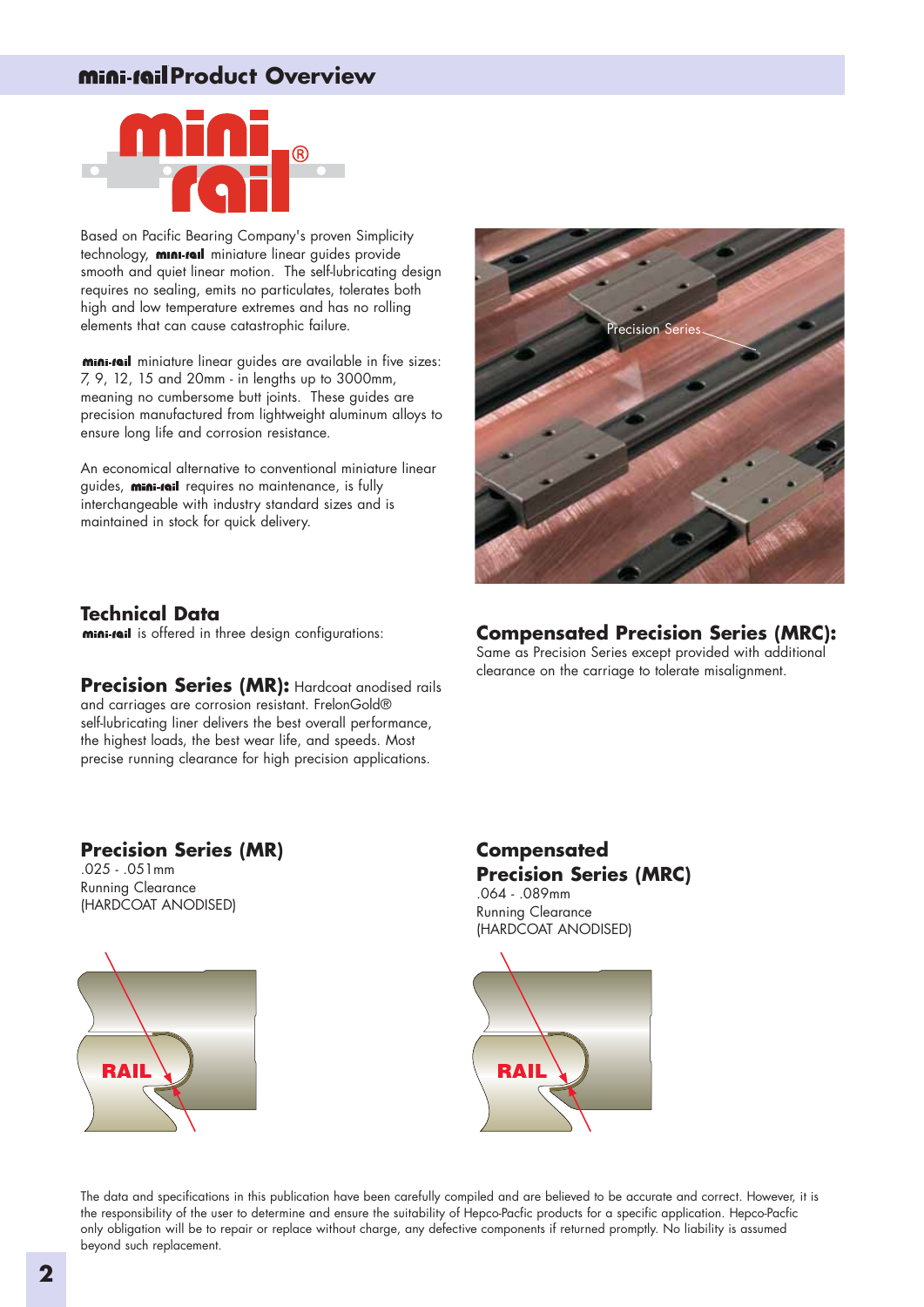| Part<br><b>Number</b> | Running<br>Clearance | A<br>(mm) | B  | <b>B1</b> | c  | D  | E              | F  | G               | H   | m   | H <sub>2</sub> | к    |      | M   | N   | S   |    |
|-----------------------|----------------------|-----------|----|-----------|----|----|----------------|----|-----------------|-----|-----|----------------|------|------|-----|-----|-----|----|
| MR7x-xxx              | $.025-.051$          | 7         | 8  | 6.2       | 17 | 24 | M <sub>2</sub> | 8  | 12              | 4.2 | 2.4 | 2.3            | 6.2  | 1.7  | 3.5 | 2.3 | 5   | 15 |
| MRC7x-xxx             | $064 - 089$          | 7         | 8  | 6.2       | 17 | 24 | M <sub>2</sub> | 8  | $ 2\rangle$     | 4.2 | 2.4 | 2.3            | 6.2  | 1.7  | 3.5 | 2.3 | 5   | 15 |
| MR9x-xxx              | $.025-.051$          | 9         | 10 | 7.3       | 20 | 30 | M <sub>3</sub> | 13 | 15              | 4.5 | 2.6 | 3              | 8    | 2.4  | 4.5 | 2.5 | 7.5 | 20 |
| MRC9x-xxx             | $.064-.089$          | 9         | 10 | 7.3       | 20 | 30 | M <sub>3</sub> | 13 | $\overline{15}$ | 4.5 | 2.6 | 3              | 8    | 2.4  | 4.5 | 2.5 | 7.5 | 20 |
| MR12x-xxx             | $.025-.051$          | 12        | 13 | 8         | 27 | 34 | M <sub>3</sub> | 15 | 20              | 6   | 3.5 | 3.5            | 10.7 | 4.6  | 6   | 3.5 | 10  | 25 |
| MRC12x-xxx            | $064 - 089$          | 12        | 13 | 8         | 27 | 34 | M <sub>3</sub> | 15 | 20              | 6   | 3.5 | 3.5            | 10.7 | 4.6  | 6   | 3.5 | 10  | 25 |
| MR15x-xxx             | $.025-.051$          | 15        | 16 | 9.3       | 32 | 42 | M <sub>3</sub> | 20 | 25              | 6   | 3.5 | 4.5            | 14.1 | 6.3  | 7.5 | 3.5 | 15  | 40 |
| MRC15x-xxx            | $064 - 089$          | 15        | 16 | 9.3       | 32 | 42 | M <sub>3</sub> | 20 | 25              | 6   | 3.5 | 4.5            | 14.1 | 6.3  | 7.5 | 3.5 | 15  | 40 |
| MR20x-xxx             | $.025-.051$          | 20        | 25 | 13.5      | 46 | 62 | M4             | 38 | 38              | 9.5 | 6   | 8.5            | 21.2 | 11.2 | 10  | 4   | 20  | 60 |
| MRC20xxxx             | $064 - 089$          | 20        | 25 | 13.5      | 46 | 62 | M4             | 38 | 38              | 9.5 | 6   | 8.5            | 21.2 | 11.2 | 10  | 4   | 20  | 60 |

**NOTE:** Add the overall length of the rail to the part number,

EXAMPLE "MR121-220" for a single carriage Precision Series assembly with a 220mm long rail. Cut-to-length rails are available up to 3000mm.

The "S" dimension will remain constant at one end unless requested otherwise.

Standard and cut-to-length rail ends are NOT coated. Fully coated rails are available upon request.



**NOTE:** CAD files can be downloaded from our website at www.hepcomotion.com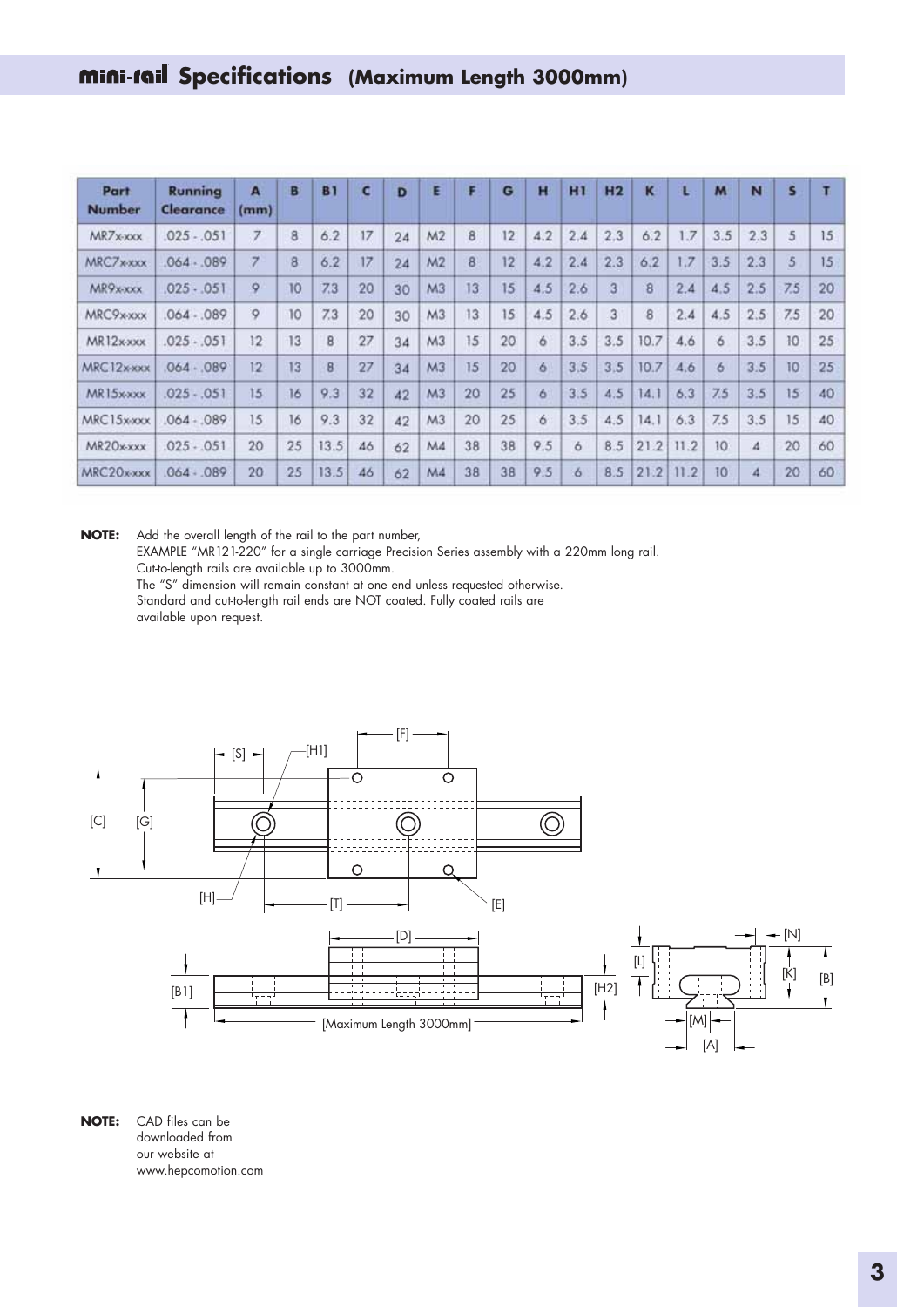# **Static Load Data**

The numbers below are for rails in a static condition. Refer to the calculations below to establish dynamic parameters.

| <b>Size</b>                  | F (N) | $MSL(N)^*$ |  |  |  |  |
|------------------------------|-------|------------|--|--|--|--|
| 7                            | 445   | 734        |  |  |  |  |
| 9                            | 667   | 1557       |  |  |  |  |
| 12                           | 1334  | 1957       |  |  |  |  |
| 15                           | 2224  | 3114       |  |  |  |  |
| 20                           | 3559  | 6005       |  |  |  |  |
| *Max static load in Newtons. |       |            |  |  |  |  |





F

F

| <b>Size</b> | Mx<br>(N-m) | <b>My</b><br>$(N-m)$ | Mz<br>$(N-m)$ |  |  |
|-------------|-------------|----------------------|---------------|--|--|
| 7           | 2.3         | 1.8                  | 1.8           |  |  |
| 9           | 5.0         | 3.2                  | 3.2           |  |  |
| 12          | 9.0         | 5.6                  | 5.6           |  |  |
| 15          | 15.1        | 9.0                  | 90            |  |  |
| 20          | 24.9        | 14.7                 | 14.7          |  |  |







#### **Performance Ratings for Linear Motion**

Plane bearings are rated by their limiting PV, which is a combination of load over a given surface area and the velocity.

| Bearing<br>Material | Max. "PV"                                     | Max. "P"                              | Max. "V"<br>  [No Lubrication] |  |  |
|---------------------|-----------------------------------------------|---------------------------------------|--------------------------------|--|--|
|                     | FrelonGold® 430 (kgf/cm <sup>2</sup> x m/min) | 210.9 kgf/cm <sup>2</sup> 91.44 m/min |                                |  |  |

**PV** = The performance measurement of plane bearings

**PV** =  $P \times V$  where  $P =$  pressure (load) in kgf/cm<sup>2</sup>

 $V =$  velocity (speed) in  $m/min$ 

**Note:** All three parameters must be met by an application for the bearing to perform properly.

# **ORDERING CODE**

#### **Standard length assemblies**

**MR:** Product range

**No entry:** Precision Series running clearance (.025 - .051mm) FrelonGOLD® bearing material on RC70 hardcoat anodised rail

**C:** Compensated Precision Series running clearance (.064 - .089mm) FrelonGOLD® bearing material on RC70 hardcoat anodised rail

(All interchangeable with miniature rolling element profile rails)

**xx:** Nominal sizes 7, 9, 12, 15, 20mm

**x:** Number of carriages per rail 1 or 2

**xxxx:** Length of rail in mm (max. length 3000mm)

| <b>Size</b>       |     |     | Standard Lengths Available (max. length 3000mm) |     |     |     |     |
|-------------------|-----|-----|-------------------------------------------------|-----|-----|-----|-----|
| 7                 | 40  | 70  | 85                                              | 100 | 130 |     |     |
| 9                 | 55  | 75  | 95                                              | 115 | 155 | 195 | 275 |
| $12 \overline{ }$ | 120 | 170 | 220                                             | 270 | 320 | 370 | 470 |
| 15                | 150 | 230 | 310                                             | 430 | 470 | 670 |     |
| 20                | 220 | 280 | 340                                             | 460 | 640 | 880 |     |

## **Cantilevered Loads**

Binding of the carriage will occur if the 2:1 ratio for cantilevered loads and drive forces is exceeded.

This principle is not load or force dependent. It is a product of the coefficient of frictions associated with plane bearings. Contact Hepco for additional information.



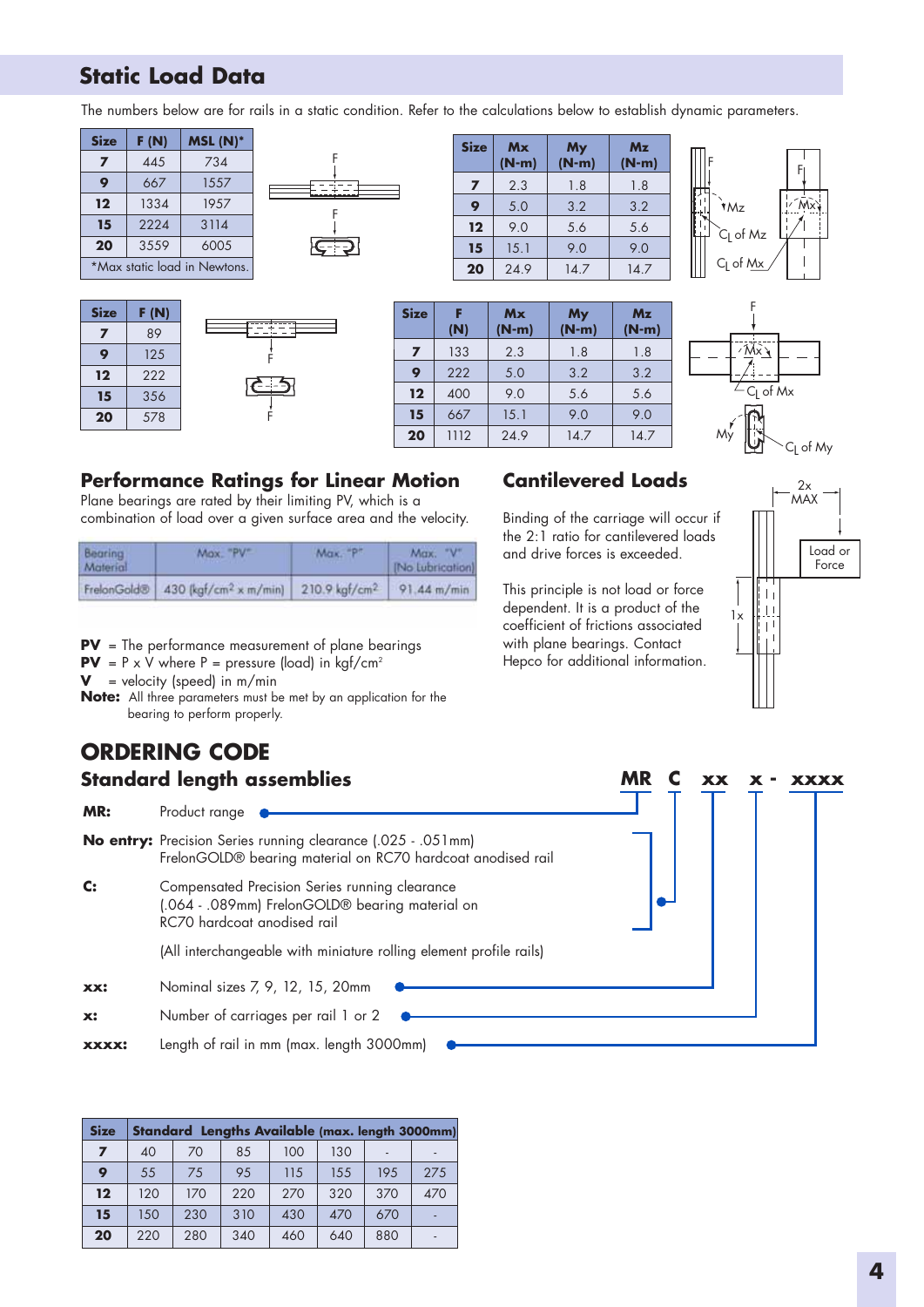# *timplicity* technology now applied to profile rails







## **Performance Advantages:**

- Quietest running
- Self-lubricating
- Dampens vibration
- No metal to metal contact
- Tolerates shock loads
- Will not fail catastrophically
- Corrosion resistant

## **Industries Include:**

- Semi-conductor processing
- Clean room
- Scanning and input devices
- Printing and output devices
- Packaging machinery
- Pick and place machinery
- Textile machinery
- Material handling applications
- Automotive assembly plants
- Fitness equipment
- Medical devices
- Foundries and steel mills

#### **Design Criteria:**

Rolling element profile rails are good for high speed applications, but are NOT recommended for noise reduction, contaminated environments, high vibration, shock loads, or wide temperature extremes.  $\frac{min_{s}}{s}$  self-lubricating technology performs better in these applications.

\*Registered in the U.S. Patent and Trademark Office. Registration #2690260